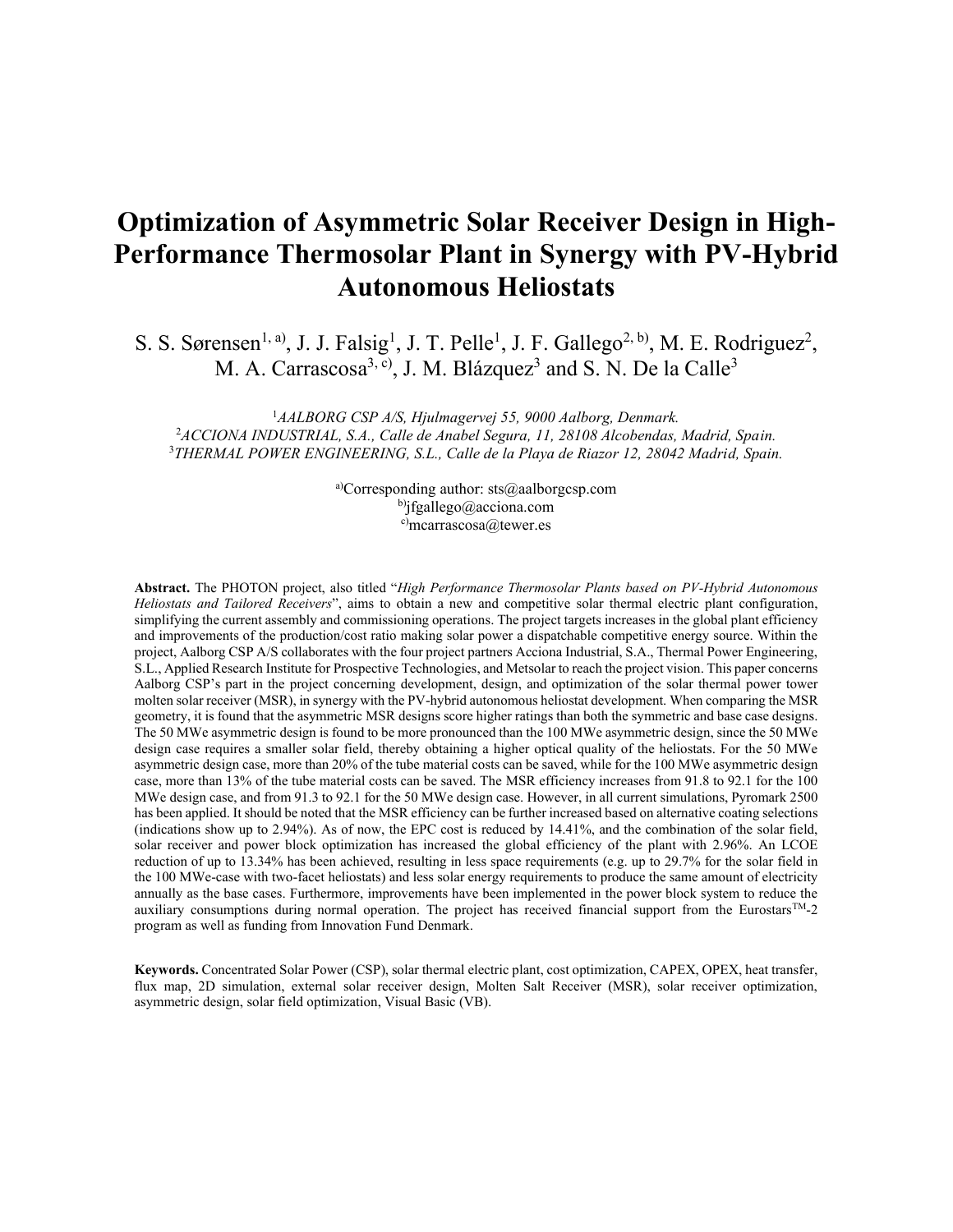#### **PROJECT INTRODUCTION**

The PHOTON project, also titled "*High Performance Thermosolar Plants based on PV-Hybrid Autonomous Heliostats and Tailored Receivers*" [1], aims to obtain a new and competitive solar thermal electric plant configuration<sup>1</sup>, simplifying the current assembly and commissioning operations. Therefore, a new disruptive solar field concept is developed, and a solar receiver is designed and optimized specifically to this concept. The concept allowsthe solar thermal electric plant to reduce costs, including auxiliary equipment, and increase the global efficiency to improve the production/cost ratio and the LCOE of this technology, regarding State-of-the-Art references.

Thus, the project targets an improvement of the production/cost ratio, including both CAPEX and OPEX, and an increase in the solar thermal electric plant's global efficiency as keys to making solar power a dispatchable competitive energy source. The overall goal of the project is to achieve a cost reduction of 25% and increase the annual electricity production with 5% [1] (or equivalently increase the plant's global efficiency [2]).

The PHOTON project started in October 2017 and lasts for approx. 2 years, ending in January 2020. Within the project, *Aalborg CSP A/S* ("Aalborg CSP") closely collaborates with the four project partners *Acciona Industrial, S.A.* ("Acciona"), *Thermal Power Engineering, S.L.* ("Tewer"), *Applied Research Institute for Prospective Technologies* ("Protech") and *Modern E-Technologies* ("Metsolar") to reach the project's vision, as shown in Fig. 1.



**FIGURE 1.** The PHOTON project: Project goals, project partners and main partner roles.

Aalborg CSP's project role (dotted box) mainly concerns the development, design and optimization of the solar thermal power tower receiver. The solar receiver absorbs energy from the sun and utilizes molten salt (MS) as heat transfer fluid. Throughout the project, several alternative case solutions have been investigated and compared to Stateof-the-Art references<sup>2</sup>.

This paper focuses on the 50 – 100 MWe alternative case solutions obtained so far. These cases are designed in cooperation with project partners to get an ISO-production<sup>3</sup> energy output. Thus, the designs do not have a direct increase in annual electricity production; instead, the designs require overall less space and less solar energy to produce the same amount of annual electricity, as in the base cases (i.e. state-of-the-art references) [2].

<sup>&</sup>lt;sup>1</sup> Foot note: According to the IEC TC 177.

<sup>2</sup> Foot note: As State-of-the-Art references, the following projects have been used: Atacama I, Noor III, Redstone and Noor Midelt I (proposal) [2]. <sup>3</sup> Foot note: The ISO-production is a base comparison. It is not a specific methodology, however, it is a valid and recommended approach when

determining the CAPEX and LCOE-reduction of a project [2].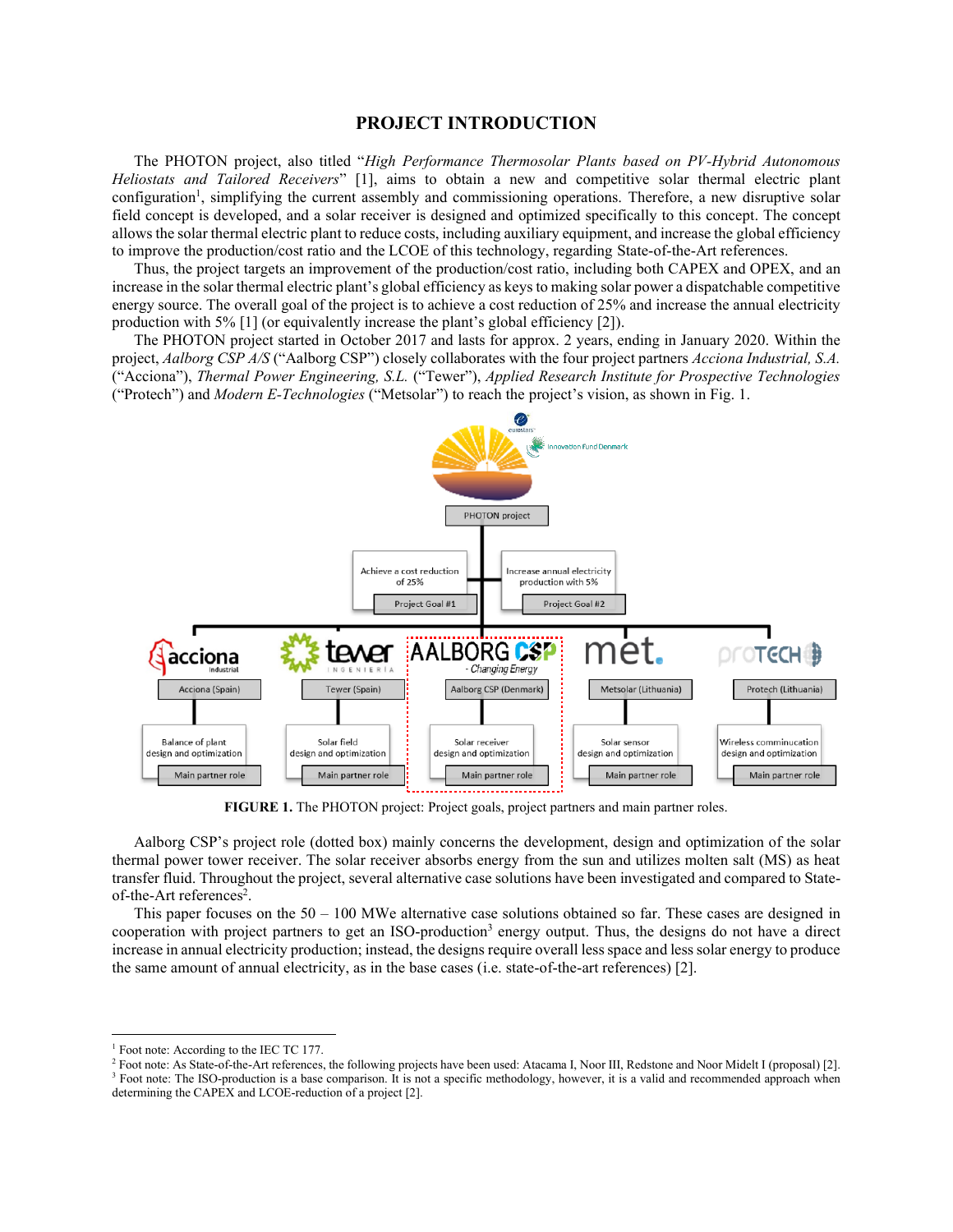#### **SOLAR THERMAL ELECTRIC PLANT SYSTEM OVERVIEW**

The PHOTON project addresses a solar thermal electric plant system configuration as shown in Fig. 2. In Fig. 2(a), the solar thermal power tower and surrounding solar field (heliostats) are highlighted in the upper right corner (dotted box). Fig. 2(b) illustrates a close-up of the same, shown with labels.



**FIGURE 2.** The PHOTON project: Solar thermal electric plant system configuration with highlighted solar thermal power tower (100 MWe case example – property of Acciona) [3].

The solar thermal electric plant is simulated according to Typical Meteorological Year (TMY) data at a given geolocation on the Southern hemisphere (28.3 S, 23.35 E), due to the existence of data from other solar thermal electric plants in that area [4].

Within the scope of the PHOTON project, it has been agreed to address solar thermal electric plants in three sizes: 50/100/150 MWe. The selection of these solar receiver capacities is based – among other things – on the reference plants and market trends within the CSP market. Currently, there are several solar thermal electric plants, in operation and under construction, that include an external solar receiver using molten salt as heat transfer fluid. Table 1 and 2 below illustrate the solar tower power plants in operation and under construction, as of July 2019, within the initial range of the PHOTON project capacity (50/100/150 MWe) [5][6].

| <b>CSP PROJECT</b>     | <b>TYPE OF</b>     | <b>GROSS/NET</b>      | <b>CURRENT</b>       | <b>HOURS OF</b> | $0.50$ $\mu$ $\mu$ $\sigma$ ( $\sigma$ $\mu$ ) $\mu$ $\sigma$ $\sigma$ $\sigma$ $\sigma$ $\sigma$ $\sigma$<br><b>HELIOSTAT</b> |
|------------------------|--------------------|-----------------------|----------------------|-----------------|--------------------------------------------------------------------------------------------------------------------------------|
| <b>NAME</b> (in short) | <b>CSP PROJECT</b> | <b>CAPACITY [MWe]</b> | STATUS <sup>a)</sup> | <b>STORAGE</b>  | $AREA$ [m <sup>2</sup> ]                                                                                                       |
| CPECC Hami             | Demo project       | 50/50                 | UC                   | 13              | 696,751                                                                                                                        |
| Luneng Haixi           | CSP plant          | 50/50                 | UC                   | 12              | 607,200                                                                                                                        |
| Qinghai Gonghe         | Demo project       | 50/50                 | UC                   | 6               | N.A.                                                                                                                           |
| SUPCON Delingha        | Demo project       | 50/50                 | <b>OP</b>            |                 | 542,700                                                                                                                        |
| Yumen Xinneng          | Demo project       | 50/50                 | UC                   | 6               | N.A.                                                                                                                           |

| TABLE 1. Selected list of solar thermal power tower projects with a net turbine capacity of 50 MWe (July 2019) [5][6]. |  |  |  |  |
|------------------------------------------------------------------------------------------------------------------------|--|--|--|--|
|------------------------------------------------------------------------------------------------------------------------|--|--|--|--|

a) Abbreviations:  $UC = Under Construction$ ;  $OP = Operational$ .

As seen in Table 1, several 50 MWe solar thermal power tower projects exist either in operation or under construction (status as of July 2019).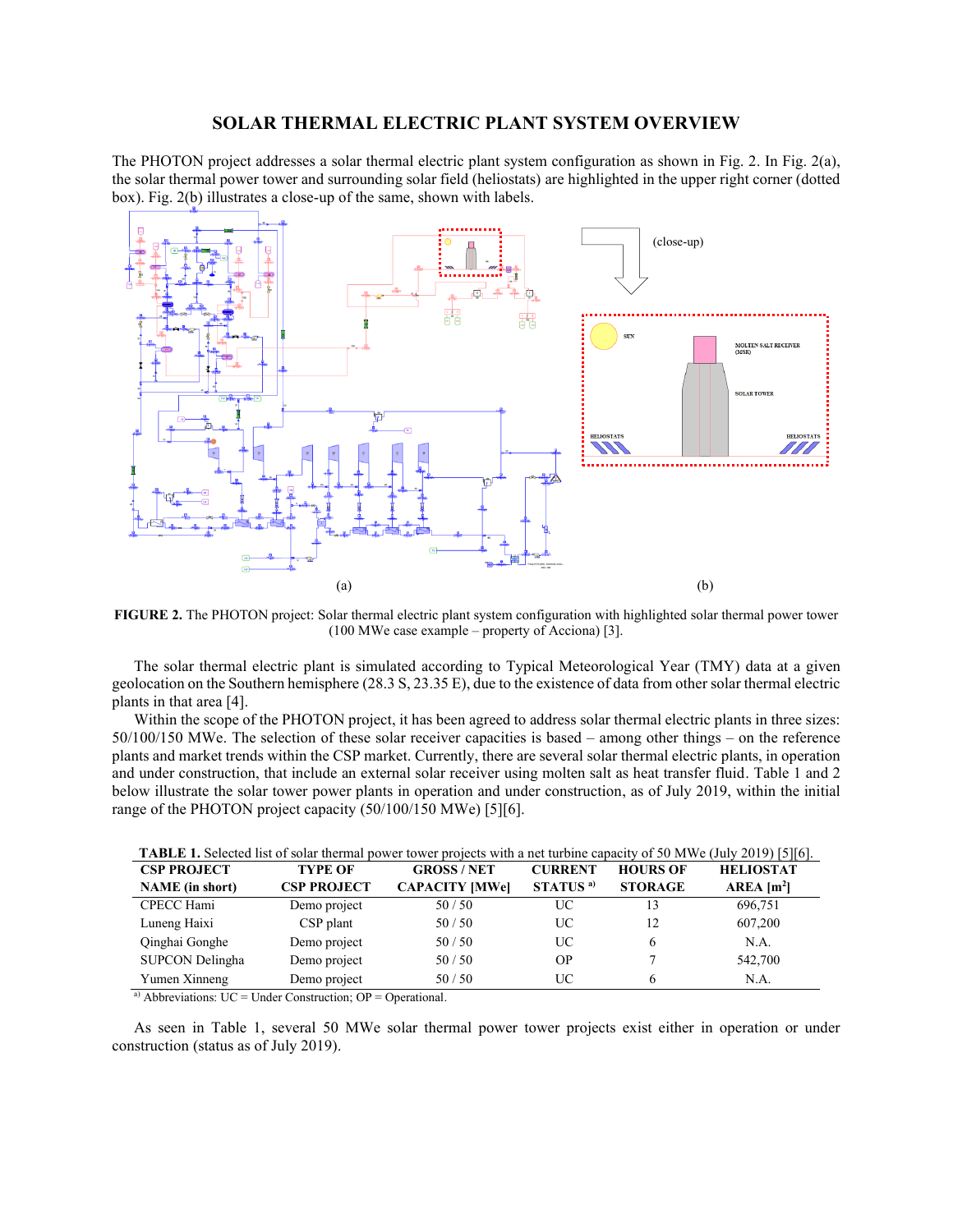| TABLE 2. Selected list of solar thermal power tower projects with net turbine capacities of 100-150 MWe (July 2019) [5][6]. |  |  |  |  |
|-----------------------------------------------------------------------------------------------------------------------------|--|--|--|--|
|-----------------------------------------------------------------------------------------------------------------------------|--|--|--|--|

| <b>CSP PROJECT</b>       | <b>TYPE OF</b>     | <b>GROSS/NET</b>      | <b>CURRENT</b>       | <b>HOURS OF</b> | <b>HELIOSTAT</b>         |
|--------------------------|--------------------|-----------------------|----------------------|-----------------|--------------------------|
| <b>NAME</b> (in short)   | <b>CSP PROJECT</b> | <b>CAPACITY [MWe]</b> | STATUS <sup>a)</sup> | <b>STORAGE</b>  | $AREA$ [m <sup>2</sup> ] |
| DEWA CSP Unit 1          | CSP plant          | 100/100               | UC                   |                 | N.A.                     |
| Shouhang Dunhuang        | Demo project       | 100/100               | OР                   |                 | N.A.                     |
| Cerro Dominador          | CSP plant          | 110 / 110             | UС                   | 17.5            | 1,484,000                |
| <b>Crescent Dunes SE</b> | CSP plant          | 110 / 110             | OР                   | 10              | 1,197,148                |
| Noor III                 | CSP plant          | 150 / 134             | OР                   |                 | 1,036,000                |

a) Abbreviations:  $UC = Under Construction$ ;  $OP = Operational$ .

In Table 2, it is evident that several 100-110 MWe solar thermal power tower projects exist either in operation or under construction (status as of July 2019), and only one plant has a gross capacity of 150 MWe. Thus, the PHOTON project focuses on two solar thermal electric plant capacities – 50 MWe and 100 MWe – and uses as reference a solar thermal electric plant of 100 MWe (net power) with a storage capacity of 14 hours and a solar field of 1,100,000 m<sup>2</sup> (the Redstone-project) [5].

# **STATE-OF-THE-ART MSR DESIGN & PHOTON HELIOSTAT DEVELOPMENT**

### **Solar Thermal Electric Plant – Base Case Definitions**

In the following sections, the basis for the Aalborg CSP MSR designs are presented and subsequently, details regarding the design and optimization of the Aalborg CSP MSR will follow. Thus, the following sections will support the comparative study shown next. The MSR is designed as an external solar receiver with a cylindrical shape, and the agreed MSR technology base case design geometry and operation limits are listed in Table 3 [8].

| <b>PARAMETER</b>              | <b>100 MWe DESIGN CASE</b> | <b>50 MWe DESIGN CASE</b> | <b>UNIT</b>           |
|-------------------------------|----------------------------|---------------------------|-----------------------|
| Min. Receiver Rating          | 140                        | 75                        | $[MW_{th}]$           |
| <b>Max. Receiver Rating</b>   | 565                        | 300                       | $[MW_{th}]$           |
| <b>Centre Height</b>          | 180                        | 155                       | [m]                   |
| <b>Receiver Height</b>        | 20.00                      | 15.00                     | [m]                   |
| <b>Receiver Diameter</b>      | 14.90                      | 12.85                     | $\lceil m \rceil$     |
| <b>Heat Transfer Area</b>     | 936.2                      | 605.5                     | $\lceil m^2 \rceil$   |
| <b>Max. Peak Flux Density</b> | 1265                       | 1265                      | [ $\mathrm{kW/m^2}$ ] |

Regarding the 100 MWe case (the 1<sup>st</sup> case developed), Tewer has informed that within their simulations, the receiver panel heights can go as high as 30 meters to allow interceptions of all the thermal energy without reaching energy densities higher than  $1200 \text{ kW/m}^2$  [9]. However, Aalborg CSP has specified that with the special material pipes in the receiver and the relatively high fluxes, it is undesired to have weldings in the high flux areas. Thus, the receiver panel heights are limited by the physical lengths of available pipes.

As shown in Table 3, for the 100 MWe case, receiver pipes of 20.0 meters are agreed as the maximum length. Similarly, for the 50 MWe, Tewer has reported that a receiver of up to 15.0 meter allows interception of all the thermal energy without defying the allowable energy densities. Thus, receiver pipes of this length are agreed as maximum.

#### **Solar Field Layout Using the Newly Developed PHOTON Heliostats**

As stated in Ref. [7], the high optical quality of the PHOTON heliostat, developed by Tewer, "*unveils a new optimization strategy for solar field layout and field-receiver integration*". Herein it is found that the solar field layout, based on the newly developed PHOTON heliostats, has a relatively pronounced eccentricity.

The above can be translated into an asymmetric energy flux in the MSR having an increased energy density at the south side (when the solar thermal electric plant is located on the Southern hemisphere). The following summarizes the findings in Ref. [7].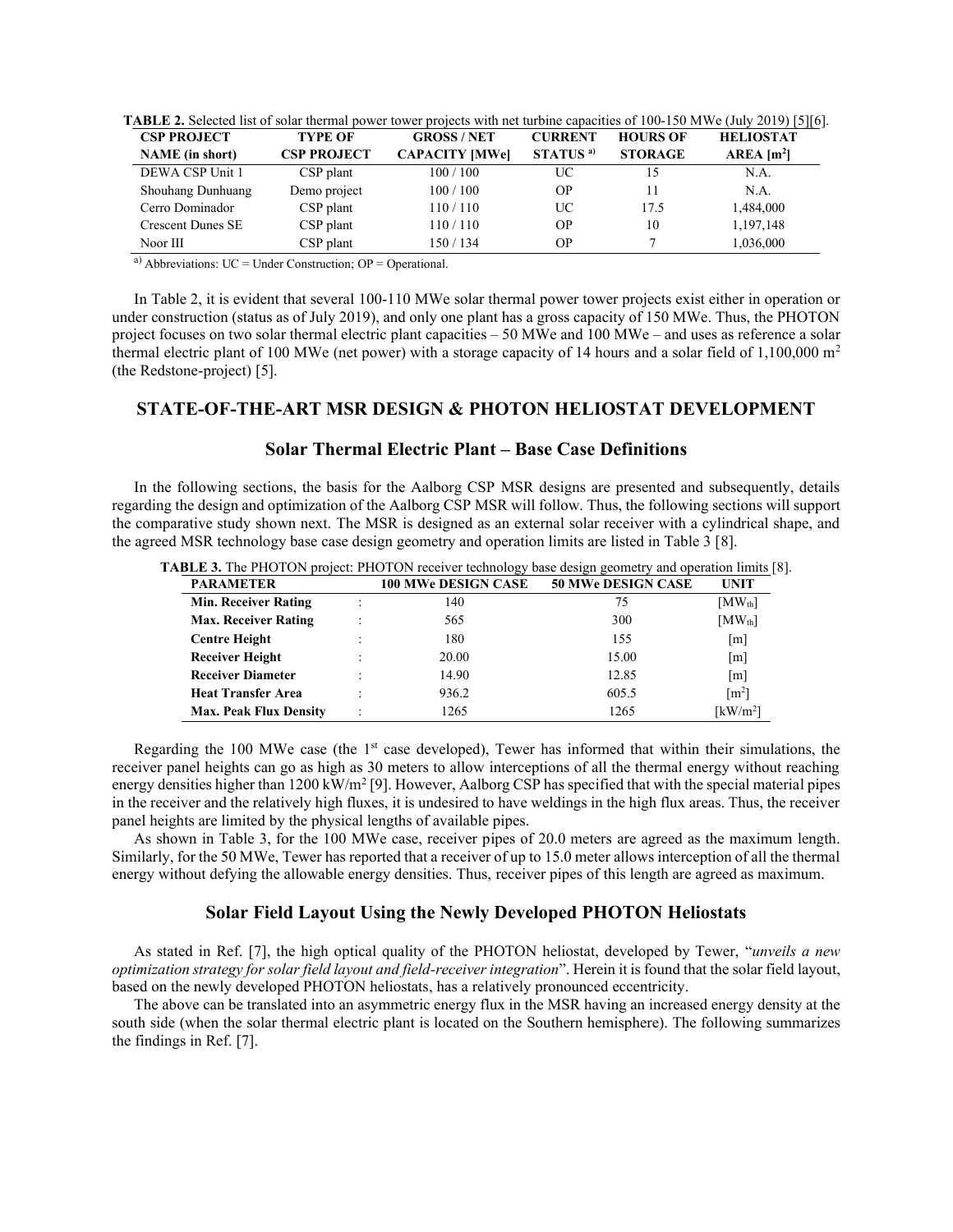

**FIGURE 3.** The PHOTON project: PHOTON heliostat results as shown in Ref. [7] (property of Tewer).

Figure 3 shows comparatively two optimized layouts for a given geolocation at the Southern hemisphere. Fig. 3(a) shows a generic solar field (1.7 mrad), and Fig. 3(b) shows the corresponding PHOTON solar field (0.6 mrad). Fig. 3(c) shows an instant flux map with a generic layout and an aiming strategy targeting a uniform (symmetric) flux distribution on a standard receiver. Fig. 3(d), on the other hand, shows the results when utilizing the asymmetry of the solar field to distribute the flux asymmetrically on the MSR leading to a non-uniform distribution of panel heights. To the rightmost, the color bar shows the heat flux. As stated in Ref. [7], this patent pending innovation "*represents not only a cost-saving advantage, with the receiver panel heights customized according to the flux, but also an efficiency advantage, since the same energy is collected over a smaller surface area, reducing the thermal losses accordingly*". Thus, the above findings have been used as basis for the subsequent PHOTON MSR designs.

# **IMPLEMENTATION OF THE PHOTON HELIOSTAT RESULTS FOR SYMMETRIC AND ASYMMETRIC SOLAR RECEIVER DESIGNS – A COMPARATIVE STUDY**

The MSR design and optimization process has been highly dependent on – among other things – the development of Tewer's new solar field concept, e.g. the aiming probability of the heliostats and the possibility of redirecting the heat flux. The development of these heliostats is presented in Ref. [7]. Thus, instant flux maps, developed by Tewer, have been shared between project partners. In the Aalborg CSP subsequent developments, grid resolutions of 65,464 grid cells for the 50 MWe capacity and 77,488 grid cells for the 100 MWe capacity, respectively, have been applied within the design and optimization process to reach the fully optimized asymmetric receiver designs. The designs shown below are developed according to the highest DNI (at proposed geolocation 28.3 S, 23.35 E).

# **MSR Design Comparison – 100 MWe Symmetric Design vs. 100 MWe Asymmetric Design**

While designing the MSR, it has become of great interest to specifically investigate the symmetry of the MSR. Thus, Aalborg CSP has started investigating the possibility of optimizing the height of each MSR panel according to the incident flux in that particular panel. Steps within this process are shown in Fig. 4:



**FIGURE 4.** The PHOTON project: 100 MWe Asymmetric MSR design phase steps based on an incident flux map [12].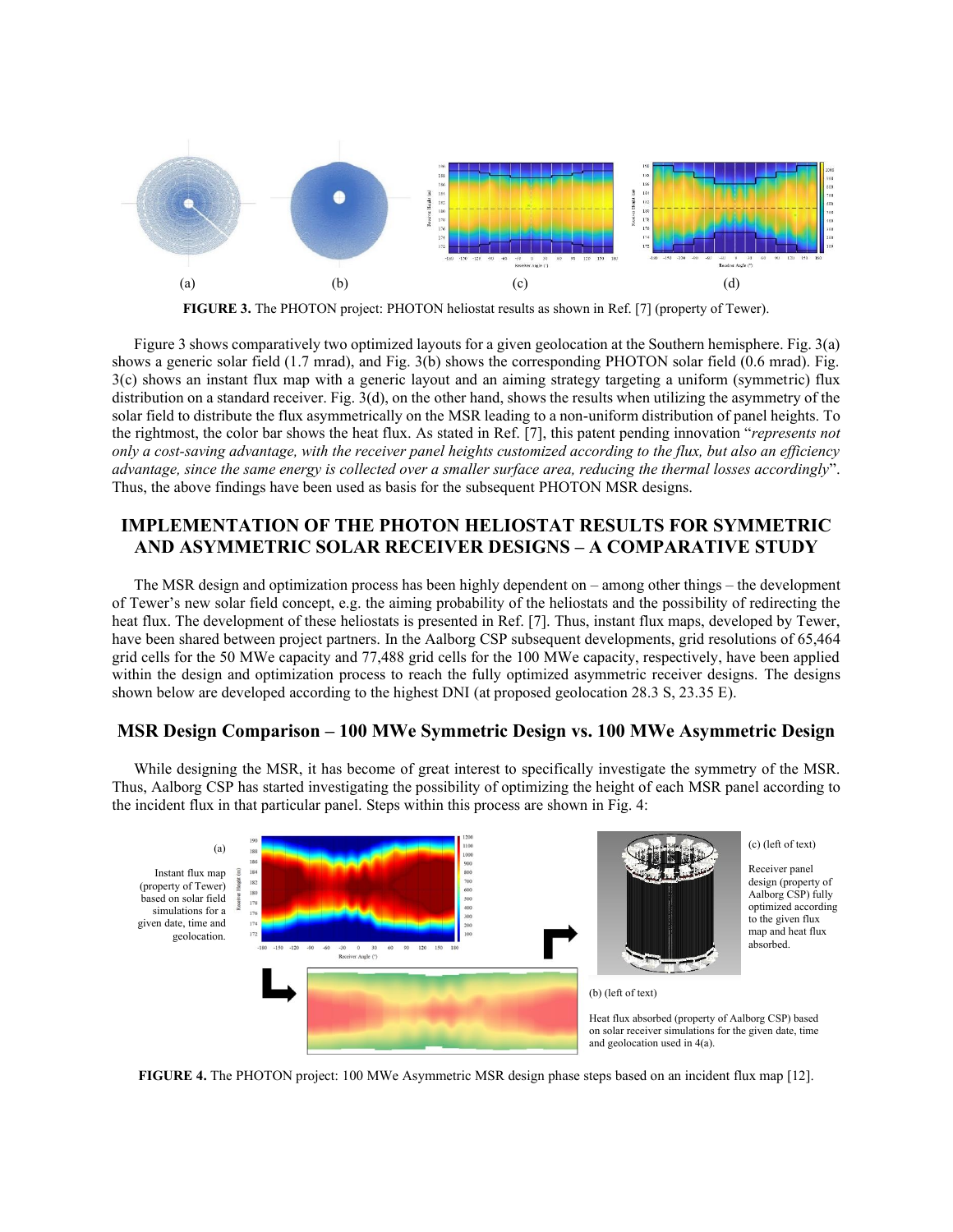The process of optimizing the height of each MSR panel according to the incident flux in that particular panel is found to increase the MSR efficiency, since the "low flux density areas"  $(< 100 \text{ kW/m}^2)$  are neglected, reaching an overall higher efficiency. For the 100 MWe case, the MSR designs shown in Fig. 5 have been achieved.



**FIGURE 5.** 100 MWe Symmetric vs. Asymmetric MSR designs – different views. All are property of Aalborg CSP [12].

As seen in Fig. 5, when optimizing according to a symmetric design, in which all MSR panels have the same height, an overall receiver panel height of 15.7 meters is obtained. When optimizing according to the asymmetry of the incident flux map, the difference is visible, however not significant. This is due to the specific flux density, thus the aiming probability of the heliostats etc. The PHOTON receiver designs have been continuously compared to base cases (i.e. reference plant productions). When compared to the 20.0 m base case, current results are listed below:

| <b>TABLE 4.</b> The PHOTON project: Symmetric and Asymmetric MSR comparative case study: 100 MWe [12]. |            |                   |                       |                        |  |  |  |
|--------------------------------------------------------------------------------------------------------|------------|-------------------|-----------------------|------------------------|--|--|--|
|                                                                                                        |            | <b>100 MWe</b>    | <b>100 MWe</b>        | <b>100 MWe</b>         |  |  |  |
|                                                                                                        |            | 20.0 <sub>m</sub> | 15.7 m                | $[14.5-15.9]$ m        |  |  |  |
|                                                                                                        |            | <b>BASE CASE</b>  | <b>SYMMETRIC CASE</b> | <b>ASYMMETRIC CASE</b> |  |  |  |
| $CAPEX^{a}$                                                                                            | <b>EUR</b> | 19,770,000        | 17,537,000            | 17,115,000             |  |  |  |
| <b>SAVING</b>                                                                                          | [%]        |                   | $-11.3%$              | $-13.4\%$              |  |  |  |
| <b>n</b> receiver, max                                                                                 | [%]        | 91 79 $b$         | 92.10 $^{\circ}$      | $92.12$ <sup>c)</sup>  |  |  |  |

a) CAPEX incl. elec. control and instrumentation; receiver w. steel support, insulation and tracing; tanks, supports and hangers; engineering; general project costs. b) Results based on optimized solar field only. c) Results incl. optimized MSR. Both cases are compared to the 20.0 m.

As seen in Table 4, MSR cost savings have been identified for both alternative cases. For the 100 MWe capacity, it is found that more than 13% of the tube material costs can be saved. However, the listed CAPEX does not account for the production of the connection pipes (lengths and materials). As of now, analyses are ongoing, e.g. regarding the solar receiver coating selection, and new results are expected ultimo 2019.

## **MSR Design Comparison – 100 MWe Asymmetric Design vs. 50 MWe Asymmetric Design**



**FIGURE 6.** The PHOTON project: 50 MWe Asymmetric MSR design phase steps based on an incident flux map [12].

(c) (left of text)

Receiver panel design (property of Aalborg CSP) fully optimized according to the given flux map and heat flux absorbed.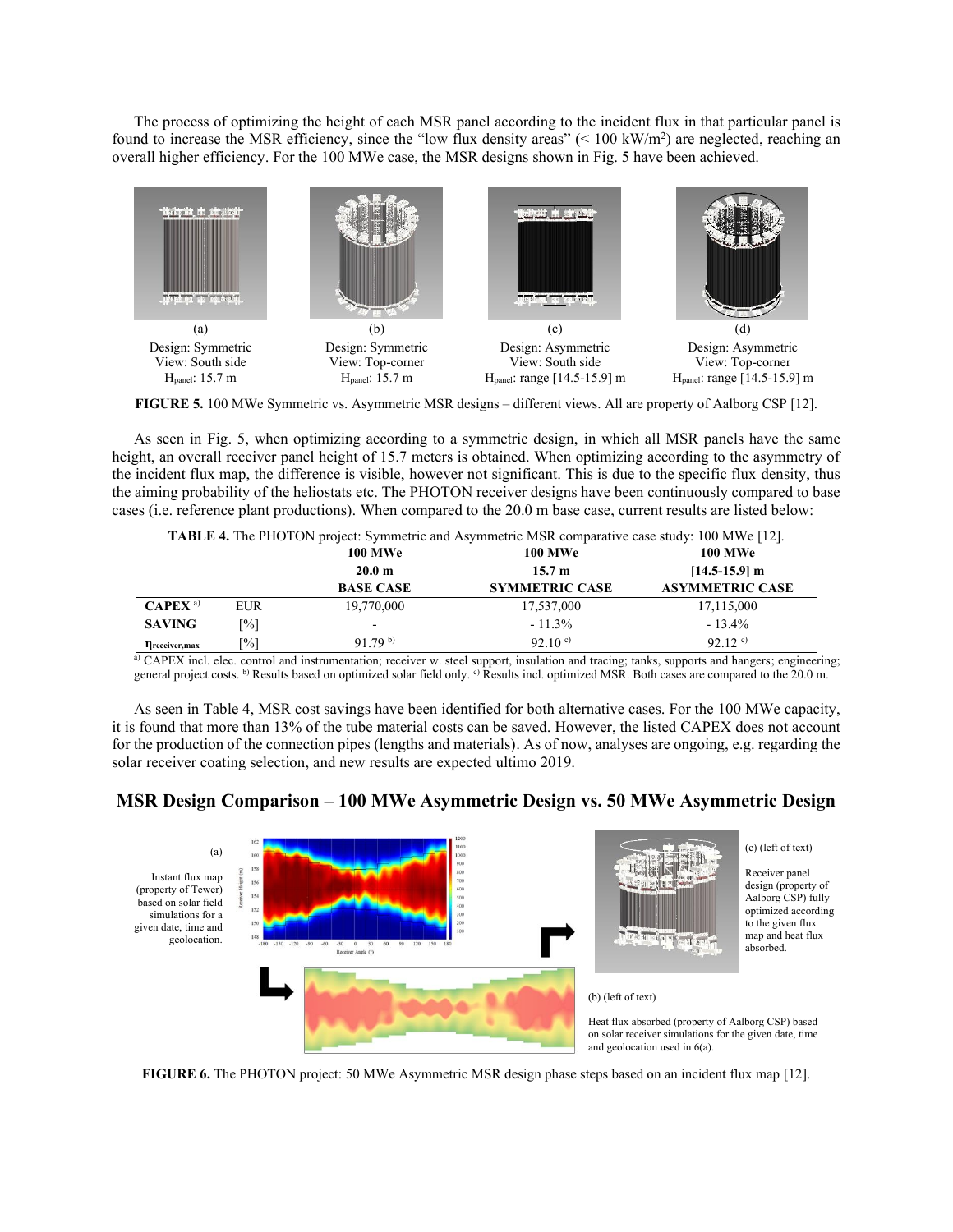As shown in Fig. 6, analyses similar to the 100 MWe case study have been carried out for the 50 MWe design. When comparing Figs. 4 and 6, it is seen that the asymmetry is significantly different depending on the capacity of the receiver. Thus, the asymmetry has been directly compared, regarding the 50 MWe and 100 MWe designs. As shown in Fig. 7, differences are significantly visible.



**FIGURE 7.** 100 MWe vs. 50 MWe Asymmetric MSR designs – different views. All are property of Aalborg CSP [12].

When comparing (a)-(h) in Fig. 7, the difference in asymmetry and significant variation in results is due to the required solar thermal electric plant capacity, thus corresponding required solar field area. When optimizing according to the 50 MWe symmetric design, an overall receiver panel height of 9.90 meters is obtained (not depictured). When optimizing according to the asymmetry of the incident flux map, as seen in Fig. 7, the difference is significant. Savings and receiver efficiencies, when compared to the 15.0 m base case, are listed below:

| <b>TABLE 5.</b> The PHOTON project: Symmetric and Asymmetric MSR comparative case study: 50 MWe [12]. |            |                   |                       |                        |  |  |  |  |
|-------------------------------------------------------------------------------------------------------|------------|-------------------|-----------------------|------------------------|--|--|--|--|
|                                                                                                       |            | <b>50 MWe</b>     | <b>50 MWe</b>         | <b>50 MWe</b>          |  |  |  |  |
|                                                                                                       |            | 15.0 <sub>m</sub> | 9.90 <sub>m</sub>     | $[6.00-11.8]$ m        |  |  |  |  |
|                                                                                                       |            | <b>BASE CASE</b>  | <b>SYMMETRIC CASE</b> | <b>ASYMMETRIC CASE</b> |  |  |  |  |
| $CAPEX^{a}$                                                                                           | <b>EUR</b> | 15,956,000        | 13,060,000            | 12,642,000             |  |  |  |  |
| <b>SAVING</b>                                                                                         | [%]        | -                 | $-18.2%$              | $-20.8%$               |  |  |  |  |
| <b>T</b> receiver, max                                                                                | [%]        | $91.32^{b}$       | 91 77 c)              | 92.10 $^{\circ}$       |  |  |  |  |

a) CAPEX incl. elec. control and instrumentation; receiver w. steel support, insulation and tracing; tanks, supports and hangers; engineering; general project costs. b) Results based on optimized solar field only. c) Results incl. optimized MSR. Both cases are compared to the 15.0 m.

As seen in Table 5, MSR cost savings have been identified for both cases, and the 50 MWe savings are significantly higher than the savings identified for the 100 MWe designs. For the 50 MWe capacity, it is found that more than 20% of the tube material costs can be saved. However, the listed CAPEX does not account for the production of the connection pipes (lengths and materials). As mentioned in the previous section, analyses are ongoing, and new results are expected ultimo 2019.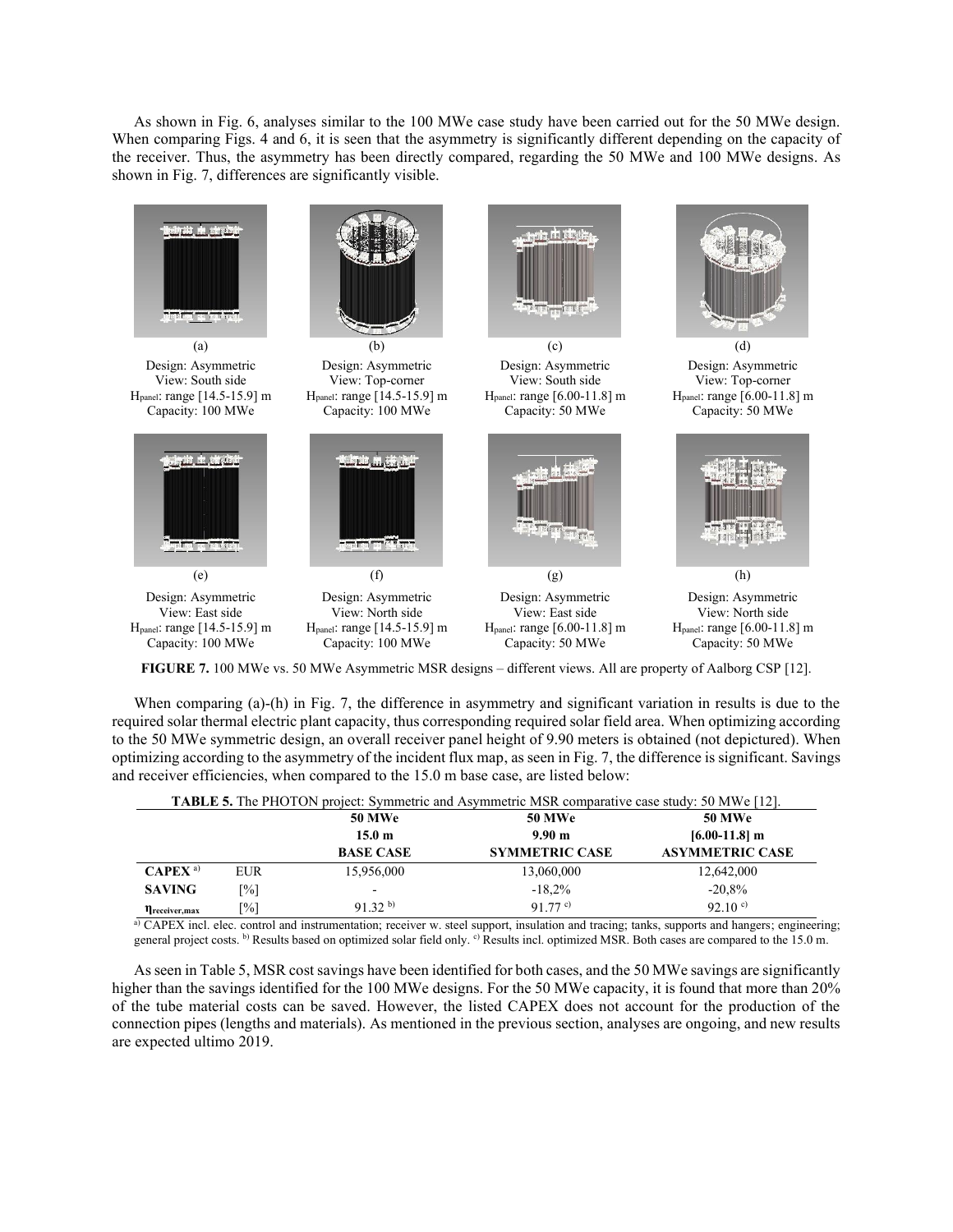|                                                                                                           |  |  |  | In the following, a summary of the symmetric and asymmetric MSR comparative case studies are given. The |  |  |  |  |  |  |
|-----------------------------------------------------------------------------------------------------------|--|--|--|---------------------------------------------------------------------------------------------------------|--|--|--|--|--|--|
| summary is based on a rating system clarifying the lowest CAPEX and the highest MSR efficiency within the |  |  |  |                                                                                                         |  |  |  |  |  |  |
| investigated alternative cases.                                                                           |  |  |  |                                                                                                         |  |  |  |  |  |  |

|                 |    | <b>SYMMETRIC DESIGN CASES</b>       | <b>ASYMMETRIC DESIGN CASES</b>    |                                   |                                       |  |  |
|-----------------|----|-------------------------------------|-----------------------------------|-----------------------------------|---------------------------------------|--|--|
| <b>CAPACITY</b> |    | $100$ MWe                           | 50 MWe                            | $100$ MWe                         | 50 MWe                                |  |  |
| <b>CAPEX</b>    | a) | $\bullet \bullet \circ \circ \circ$ | $\bullet\bullet\bullet\bullet$    | $\bullet\bullet\bullet\circ\circ$ | $\bullet\bullet\bullet\bullet\bullet$ |  |  |
| Treceiver, max  | b) | $\bullet\bullet\bullet\circ$        | $\bullet\bullet\bullet\circ\circ$ | $\bullet\bullet\bullet\circ$      | $\bullet\bullet\bullet\bullet\circ$   |  |  |

a) Rating: The <u>lowest</u> CAPEX scores the highest no. of  $\bullet$ . <sup>b</sup>) Rating: The <u>highest</u> receiver efficiency scores the highest no. of  $\bullet$ .

From Table 6, it is seen that the asymmetric MSR designs in general score higher ratings compared to the symmetric designs. Obviously, the 50 MWe asymmetric case design has the lowest CAPEX due to lowest capacity and usage of materials. Therefore, this case has a complete number of filled circles. The circles related to the maximum receiver efficiency, ηreceiver,max, range from 3 to 4 filled circles. This is due to the ongoing receiver coating studies currently indicating a receiver efficiency increase of up to 2.94%, if the investigated coatings become commercially ready [10]. Thus, such results would release a complete number of filled circles regarding  $\eta_{recciver,max}$ .

When comparing Table 4, 5 and 6, one should notice that the high variation in costs and savings between the 50 MWe and 100 MWe design cases can be partly explained by the application of two different receiver tube materials, selected based on maximum receiver tube lengths.

It is assessed, that the 50 MWe asymmetry is more pronounced since this design requires a smaller solar field, thus obtains a higher optical quality of the heliostats, and fewer losses are reflected in the results. Within the optimized layout, only a 0.6 mrad error is achieved in the solar field. This introduces the ability to better see the asymmetric effects, translated from the solar field onto the MSR. On the other hand, for the 100 MWe design case, the far field is "quite far", resulting in higher losses. Thus, this asymmetry is present, however less visible [11].

## **RESULTS AND REMARKS**

#### **Solar Receiver Design – Results & Remarks**

As shown in the sections above, symmetric and asymmetric MSR design proposals have been investigated within the project framework of the PHOTON project. These are based on instant, incident flux map simulations from an optimized solar field. Due to the layout of the given flux maps, it has been possible to design the MSR such that "low flux density areas" are minimized, while "high" and "evenly distributed" flux areas are maximized, within given boundaries. However, this must at all times correspond to the desired CSP plant outcome, e.g. 50 MWe. Thus, the receiver panel heights are determined within a limited range.

As part of the Aalborg CSP role in the project, a high-level 2D external MSR performance model software has been developed in VB programming language to simulate instant conditions at various component levels, illustrated in Fig. 8.



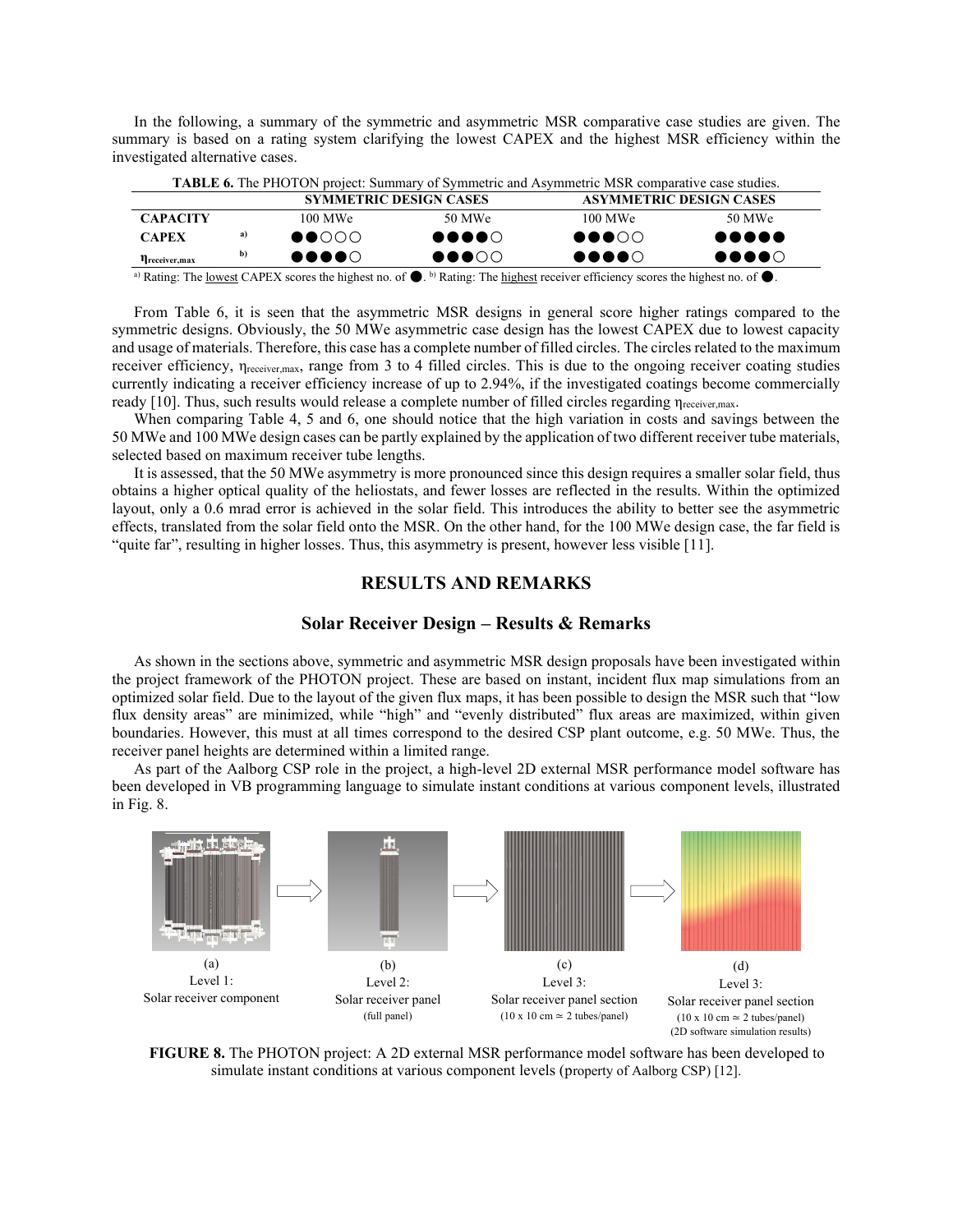In "Level 3" shown above, the 50 MWe design case uses grid cells of size 10.2 x 9.00 cm, while the 100 MWe design case uses grid cells of size 10.2 x 12.0 cm, ensuring a high calculation accuracy (~10 x ~10 cm) [12]. An overview of the instant solar thermal electric plant conditions, simulated at various component levels, are listed below.

- Level 1: Solar receiver component:
	- o Performance summary incl. final summations and maximum outputs tracked during simulation.
	- o Individual loss summary incl. reflection, radiation and convection losses.
	- o Efficiency matrices according to incident flux and wind speed (in steps).
- Level 2: Solar receiver panel:
	- o Molten salt mass flows and velocities in each receiver panel.
	- o Temperature of molten salt into and out of each receiver panel.
	- o Pressure losses in each receiver panel.
- Level 3: Solar receiver panel section: (corresponding to 2 tubes/grid cell with 9-12 cm section heights)
	- $\circ$  Incident and absorbed heat fluxes (e.g. see Fig. 4 and 6) and the corresponding efficiencies.
	- o Mean salt temperatures, film temperatures, inner and outer tube wall temperatures.
	- o Strain in solar receiver tubes according to temperatures and molten salt flows.

All MSR simulation results are validated against literature and/or existing solar thermal power tower plants and are assessed applicable for the purpose of designing and optimizing an MSR with symmetric/asymmetric receiver panel heights. Significant performance impacts of the asymmetric MSR design can be listed as:

- The asymmetric MSR design is fully optimized according to the newly designed, eccentric solar field concept, utilizing a new optimization strategy for solar field layout and field-receiver integration, supporting the development of a new and competitive solar thermal electric plant configuration.
- The asymmetric MSR design allows the solar thermal electric plant to reduce costs in the form of decreasing the MSR CAPEX (though dependent on plant capacity), and also decreasing the MSR OPEX (though dependent on the solar receiver coating material), since less receiver tube material is needed.
- The asymmetric MSR design increases the solar receiver performance, thus the global efficiency of the solar thermal electric plant, since "low flux density areas"  $(< 100 \text{ kW/m}^2$ ) are neglected, reaching an overall higher efficiency. The increased efficiency helps improve the production/cost ratio and the LCOE, regarding Stateof-the-Art references, and works towards fulfilling the overall goals of the project. This is further addressed in the subsequent section.

From Table 6 (previous page), it is seen that the asymmetric MSR designs in general score higher ratings, when comparing to the symmetric designs, and the asymmetric 50 MWe design case scores the highest rating overall when compared to the remaining alternative cases shown.

Here it should be noted that, when comparing the symmetric and asymmetric design cases, the MSR surface areas are not the same, since the asymmetric case in general uses less material. However, even though the asymmetric MSR has a smaller surface area and receives less incident flux than the symmetric case, still, the overall MSR efficiency is higher, since the incident flux density in general is higher, and energy spillage is neglected.

## **Solar Thermal Electric Plant – Results & Remarks**

For the overall solar thermal electric plant, as of now, the following results have been obtained [13]. All numbers are related to the 100 MWe-case with two-facet heliostats [2]:

- The EPC cost is reduced by 14.41%.
- The combination of the solar field, receiver and power block optimization has increased the global efficiency of the solar thermal electric plant with 2.96%.
- An LCOE reduction of up to 13.34% has been achieved.
- The explored alternative cases result in less space requirements (e.g. 27.5-29.7% for the solar field) and less solar energy requirements to produce the same amount of electricity annually as the base cases.
- Improvements have been implemented in the power block system to reduce the auxiliary consumptions during normal operation.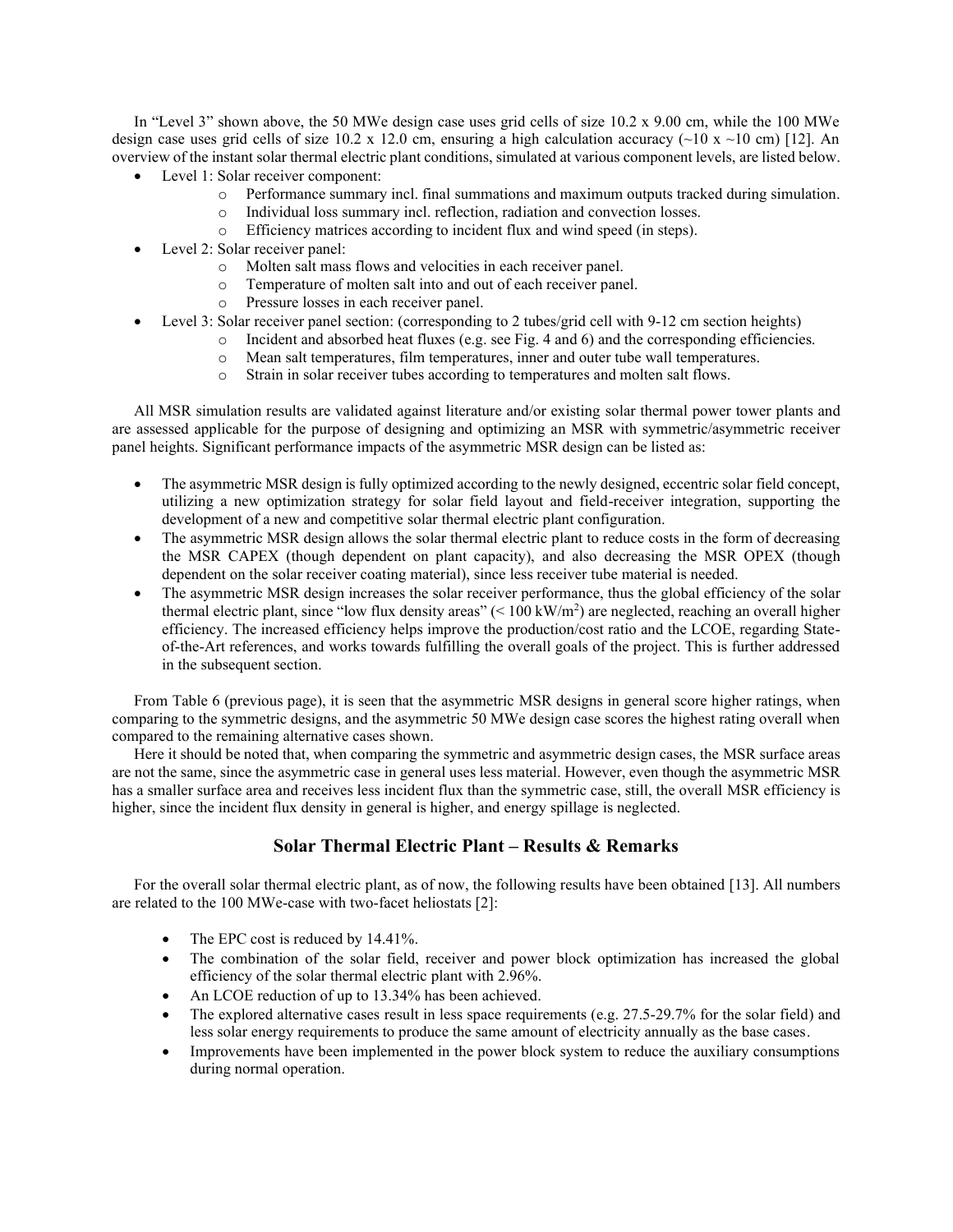# **CONCLUSIONS AND FUTURE PLANS**

The current conclusions and findings within the PHOTON project framework are highlighted in the following:

- As agreed between the PHOTON project partners, Aalborg CSP has developed, designed and optimized the solar thermal power tower receiver of the proposed capacities of 50 MWe and 100 MWe. A highlevel 2D external MS receiver performance model software has been developed in VB programming language to simulate instant conditions at various component levels, leading to fully optimized symmetric/asymmetric receiver designs.
- Both symmetric and asymmetric MSR design proposals, based on instant, incident flux map simulations from an optimized solar field, have been investigated. This results in several interesting and promising MSR designs, the asymmetry in particular.
- When comparing the MSR geometry (symmetry vs. asymmetry), it is found that the asymmetric MSR designs in general score higher ratings. The asymmetric 50 MWe design case scores the highest rating overall, regarding CAPEX and MSR efficiency, when being compared to the remaining alternative cases. Thus, the 50 MWe asymmetric design is found to be more pronounced than the 100 MWe asymmetric design, since the 50 MWe design case requires a smaller solar field, thereby obtaining a higher optical quality of the heliostats, and fewer losses are reflected in the results.
- For the 50 MWe asymmetric design case, it is found that more than 20% of the tube material costs can be saved (not accounting for the production of the connection pipes).
- For the 100 MWe asymmetric design case, it is found that more than 13% of the tube material costs can be saved (not accounting for the production of the connection pipes).
- The MSR efficiency, based on solar receiver optimization only, is found to increase from 91.8 to 92.1 for the 100 MWe design case, and from 91.3 to 92.1 for the 50 MWe design case. However, it should be noted that the MSR efficiency can be further increased (indications show more than 2%) based on an alternative coating selection. In all current simulations, Pyromark 2500 has been applied.
- So far, the possible improvement aspects, identified by Aalborg CSP, regarding the MSR design concern: Material selection; Coating selection; Receiver panel height selection.
- Part of the solar thermal electric plant design and optimization is conducted under a pending patent [14], owned by Tewer, and further results are expected available ultimo 2019.

For the remaining part of the project framework – and as ideas for any similar future projects – additional investigations should include:

- Assessment of the solar receiver manufacturing feasibility and its performance interaction with key solar thermal electric plant components, based on additional performance calculations.
- Selection of the final receiver coating. In the current simulations, the State-of-the-Art solar receiver coating Pyromark 2500 has been addressed, as this is the only commercial option currently available. However, several newly developed solar receiver coatings are being investigated, and their activities are closely followed by Aalborg CSP, in hopes of finding an attractive candidate for the solar receiver coating.
- Assessment of the final receiver costs, incl. accountancy of the production of e.g. connection pipes and the MSR OPEX calculations. Here, it should be noted that the final solar receiver coating selection will highly affect e.g. the MSR OPEX regarding coating lifetime<sup>4</sup>.
- Finalization of the MSR design cases based on the evolution of the pre- and conceptual designs. The detailed engineering of the MSR is planned to include CFD modelisation, fatigue analysis, verification of the energy distribution, technical specification elaboration, technical drawings and final 3D designs.

Ultimo 2019, new results are expected available, as the PHOTON project ends in January 2020.

<sup>4</sup> Foot note: Solar receiver coating lifetime: The amount of time before the coating absorptance/emittance reaches a pre-defied "low level", and repainting the receiver tubes is necessary to maintain the required solar receiver performance. As an example, the Pyromark 2500 lifetime is typically stated as 2 years, whereas several promising developments claim higher lifetimes and better performances.